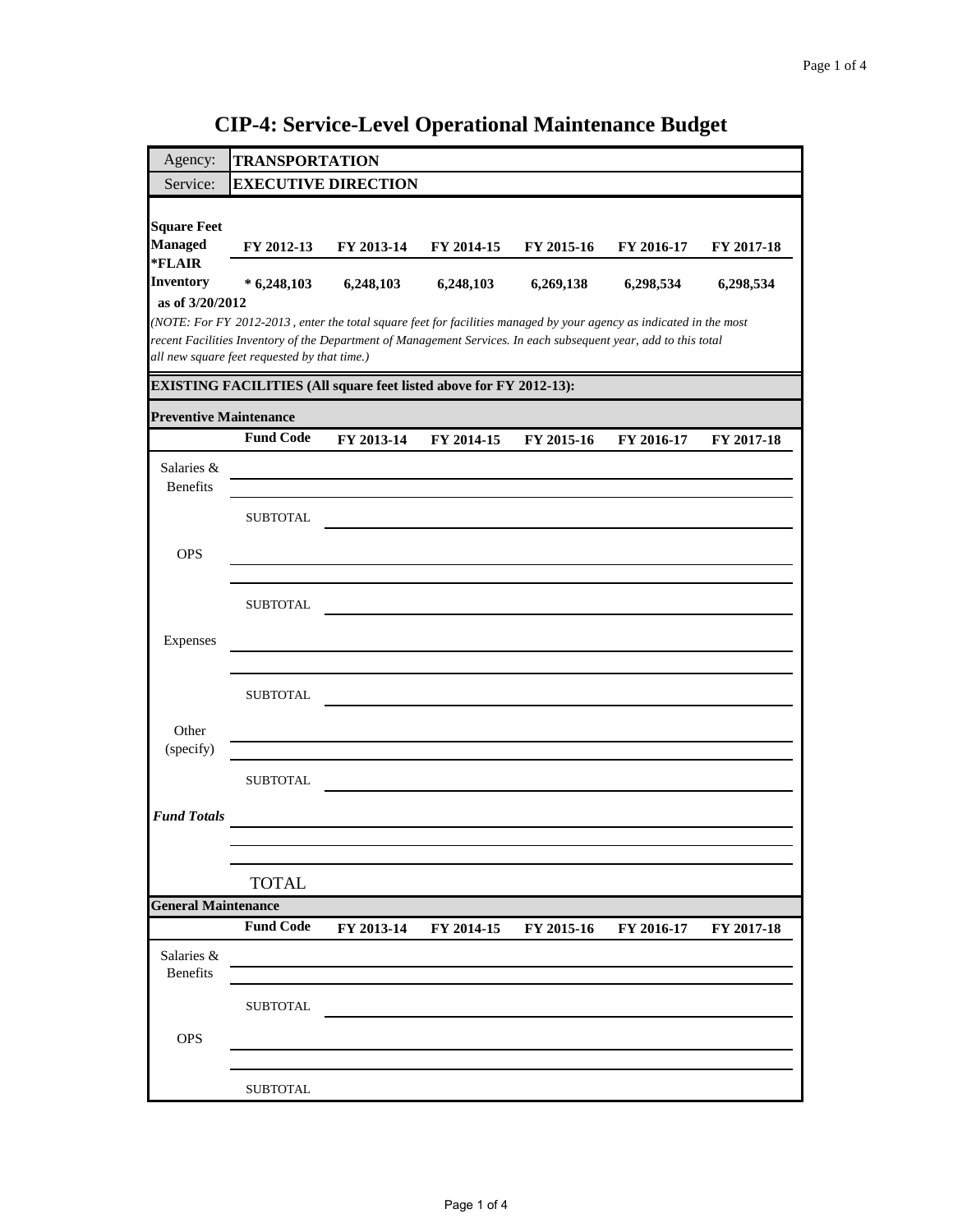| Expenses                                                                                     |                                                                           |             |             |             |             |             |
|----------------------------------------------------------------------------------------------|---------------------------------------------------------------------------|-------------|-------------|-------------|-------------|-------------|
|                                                                                              |                                                                           |             |             |             |             |             |
|                                                                                              | <b>SUBTOTAL</b>                                                           |             |             |             |             |             |
|                                                                                              |                                                                           |             |             |             |             |             |
| Other                                                                                        |                                                                           |             |             |             |             |             |
| (specify)                                                                                    |                                                                           |             |             |             |             |             |
|                                                                                              | <b>SUBTOTAL</b>                                                           |             |             |             |             |             |
| <b>Fund Totals</b>                                                                           |                                                                           |             |             |             |             |             |
|                                                                                              |                                                                           |             |             |             |             |             |
|                                                                                              | <b>TOTAL</b>                                                              |             |             |             |             |             |
| <b>Routine Operating Costs</b>                                                               |                                                                           |             |             |             |             |             |
|                                                                                              | <b>Fund Code</b>                                                          | FY 2013-14  | FY 2014-15  | FY 2015-16  | FY 2016-17  | FY 2017-18  |
| Salaries &                                                                                   | 2540                                                                      | \$3,613,952 | \$3,613,952 | \$3,613,952 | \$3,613,952 | \$3,613,952 |
| Benefits                                                                                     |                                                                           |             |             |             |             |             |
|                                                                                              | <b>SUBTOTAL</b>                                                           | \$3,613,952 | \$3,613,952 | \$3,613,952 | \$3,613,952 | \$3,613,952 |
| <b>OPS</b>                                                                                   | 2540                                                                      | \$98,292    | \$98,292    | \$98.292    | \$98,292    | \$98,292    |
|                                                                                              |                                                                           |             |             |             |             |             |
|                                                                                              | <b>SUBTOTAL</b>                                                           | \$98,292    | \$98,292    | \$98,292    | \$98,292    | \$98,292    |
| Expenses                                                                                     | 2540                                                                      | \$3,790,432 | \$3,790,432 | \$3,790,432 | \$3,790,432 | \$3,790,432 |
|                                                                                              | <b>SUBTOTAL</b>                                                           | \$3,790,432 | \$3,790,432 | \$3,790,432 | \$3,790,432 | \$3,790,432 |
| Other                                                                                        | 2540                                                                      | \$1,751,921 | \$1,751,921 | \$1,751,921 | \$1,751,921 | \$1,751,921 |
| (specify)<br>(Oper. Capital Outlay, Contracted Serv., Overtime & Transp. Materials & Equip.) |                                                                           |             |             |             |             |             |
|                                                                                              | <b>SUBTOTAL</b>                                                           | \$1,751,921 | \$1,751,921 | \$1,751,921 | \$1,751,921 | \$1,751,921 |
| <b>Fund Totals</b>                                                                           | 2540                                                                      | \$9,254,597 | \$9,254,597 | \$9,254,597 | \$9,254,597 | \$9,254,597 |
|                                                                                              |                                                                           |             |             |             |             |             |
|                                                                                              | <b>TOTAL</b>                                                              | \$9,254,597 | \$9,254,597 | \$9,254,597 | \$9,254,597 | \$9,254,597 |
|                                                                                              | NEW FACILITIES (Only those square feet added in FY 2012-2013 and beyond): |             |             |             |             |             |
| <b>Preventive Maintenance</b>                                                                |                                                                           |             |             |             |             |             |
|                                                                                              | <b>Fund Code</b>                                                          | FY 2013-14  | FY 2014-15  | FY 2015-16  | FY 2016-17  | FY 2017-18  |
| Salaries &<br><b>Benefits</b>                                                                |                                                                           |             |             |             |             |             |
|                                                                                              | <b>SUBTOTAL</b>                                                           |             |             |             |             |             |
|                                                                                              |                                                                           |             |             |             |             |             |

**CIP-4: Service-Level Operational Maintenance Budget**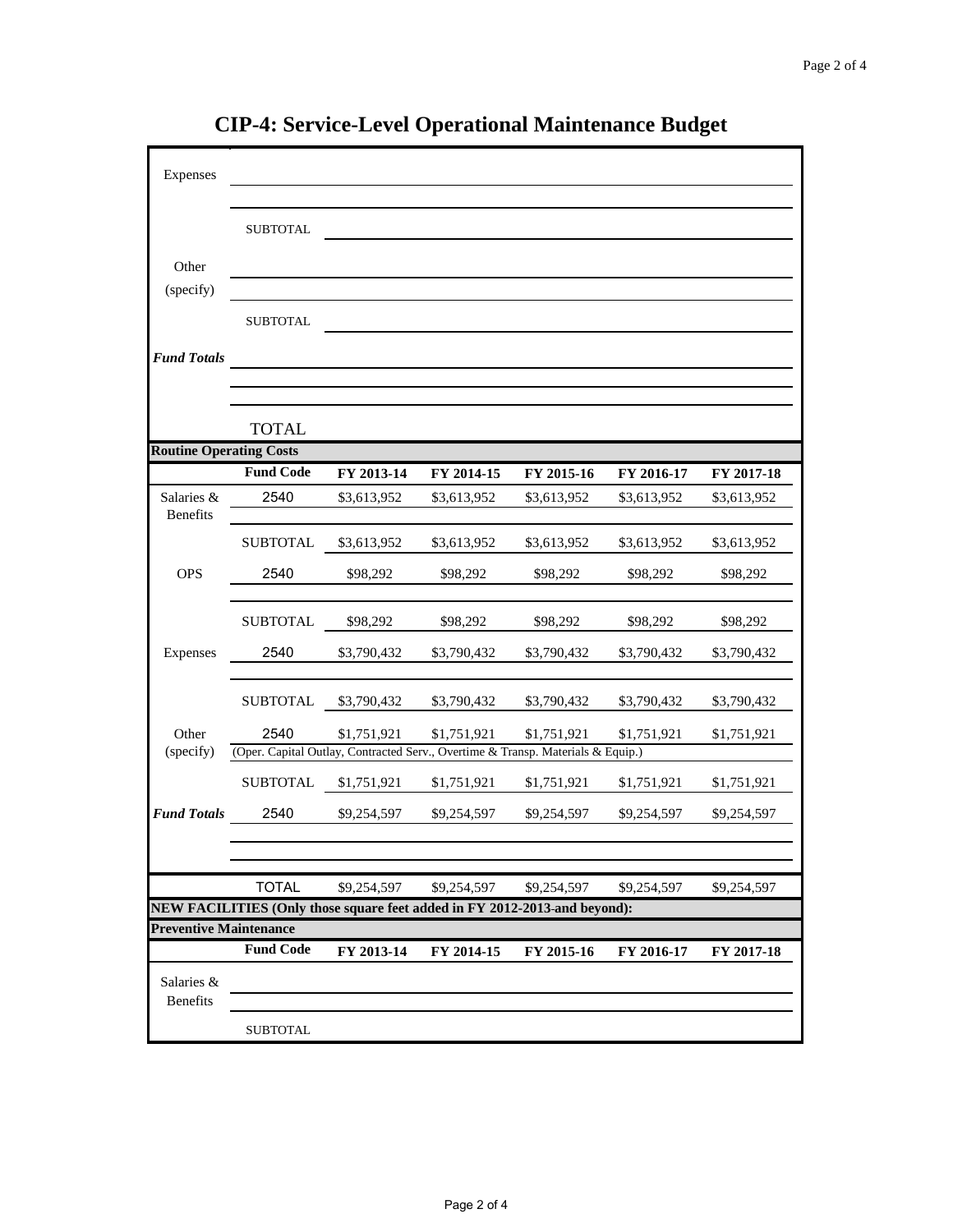| <b>OPS</b>                 |                  |            |            |            |            |            |
|----------------------------|------------------|------------|------------|------------|------------|------------|
|                            |                  |            |            |            |            |            |
|                            |                  |            |            |            |            |            |
|                            | <b>SUBTOTAL</b>  |            |            |            |            |            |
| Expenses                   |                  |            |            |            |            |            |
|                            |                  |            |            |            |            |            |
|                            | <b>SUBTOTAL</b>  |            |            |            |            |            |
|                            |                  |            |            |            |            |            |
| Other<br>(specify)         |                  |            |            |            |            |            |
|                            |                  |            |            |            |            |            |
|                            | <b>SUBTOTAL</b>  |            |            |            |            |            |
| <b>Fund Totals</b>         |                  |            |            |            |            |            |
|                            |                  |            |            |            |            |            |
|                            |                  |            |            |            |            |            |
|                            | <b>TOTAL</b>     |            |            |            |            |            |
| <b>General Maintenance</b> |                  |            |            |            |            |            |
|                            | <b>Fund Code</b> | FY 2013-14 | FY 2014-15 | FY 2015-16 | FY 2016-17 | FY 2017-18 |
| Salaries &<br>Benefits     |                  |            |            |            |            |            |
|                            |                  |            |            |            |            |            |
|                            | <b>SUBTOTAL</b>  |            |            |            |            |            |
| <b>OPS</b>                 |                  |            |            |            |            |            |
|                            |                  |            |            |            |            |            |
|                            | <b>SUBTOTAL</b>  |            |            |            |            |            |
|                            |                  |            |            |            |            |            |
| Expenses                   |                  |            |            |            |            |            |
|                            |                  |            |            |            |            |            |
|                            | <b>SUBTOTAL</b>  |            |            |            |            |            |
|                            |                  |            |            |            |            |            |
| Other                      |                  |            |            |            |            |            |
| (specify)                  |                  |            |            |            |            |            |
|                            | ${\tt SUBTOTAL}$ |            |            |            |            |            |
| <b>Fund Totals</b>         |                  |            |            |            |            |            |
|                            |                  |            |            |            |            |            |
|                            |                  |            |            |            |            |            |
|                            | <b>TOTAL</b>     |            |            |            |            |            |

**CIP-4: Service-Level Operational Maintenance Budget**